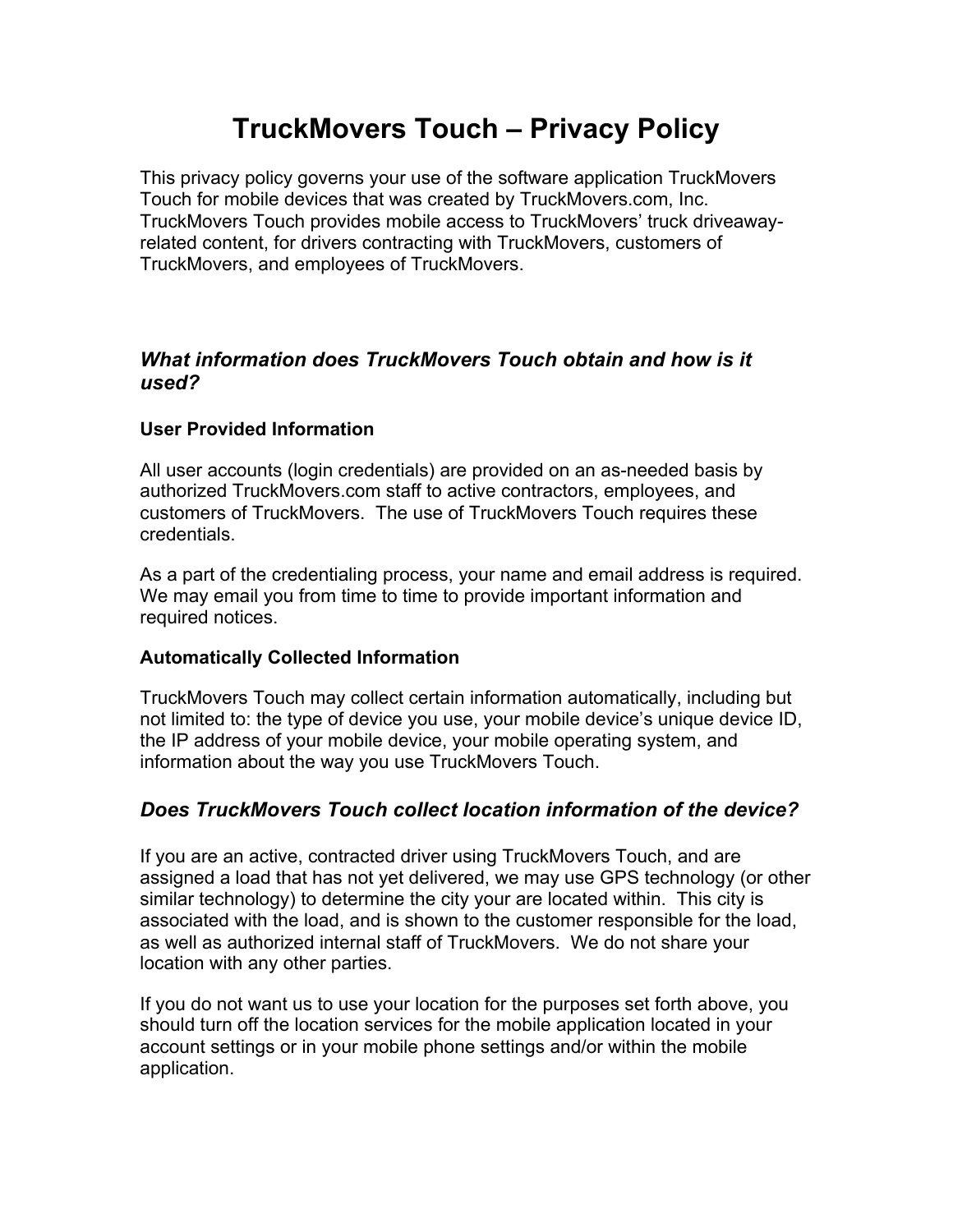# *Does TruckMovers Touch access the device's camera?*

Yes, but only when the user chooses to take a photo and associate that photo with a load, as prompted by the application. TruckMovers Touch does not use the device's camera in any automated fashion.

## *Do external third parties see and/or have access to information obtained by TruckMovers Touch?*

No. Only employees of TruckMovers and/or customers associated with the loads being driven have access to the information obtained in TruckMovers Touch.

## *What are my opt-out rights?*

You can stop all collection of information by TruckMovers Touch easily by uninstalling TruckMovers Touch. You may use the standard uninstall processes as may be available as part of your mobile device or via the mobile application marketplace or network.

#### **Data Retention Policy, Managing Your Information**

We will retain User Provided data for as long as you use TruckMovers Touch and for a reasonable time thereafter, as dictated by contractual agreements with our customers.

If you have any concerns about data that you have provided via TruckMovers Touch, please contact us at *privacy@truckmovers.com* and we will respond in a reasonable time.

## **Security**

We are concerned about safeguarding the confidentiality of your information. We provide physical, electronic, and procedural safeguards to protect information we process and maintain. For example, we limit access to this information to authorized employees and contractors who need to know that information in order to operate, develop or improve TruckMovers Touch. Please be aware that, although we endeavor to provide reasonable security for information we process and maintain, no security system can prevent all potential security breaches.

## **Changes**

This Privacy Policy may be updated from time to time for any reason. We will notify you of any changes to our Privacy Policy by posting the new Privacy